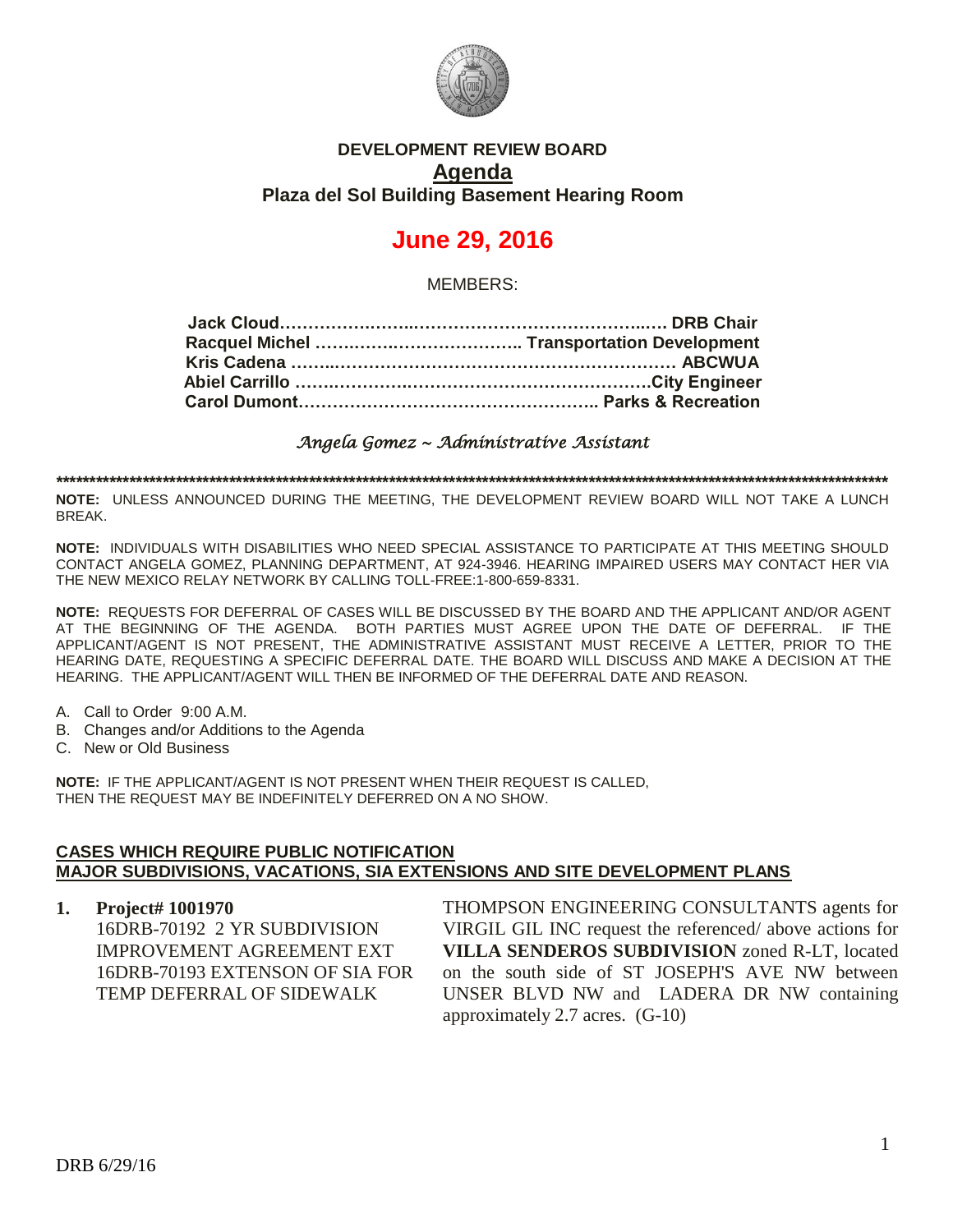**2. Project# 1004036** 16DRB-70190 VACATION OF PUBLIC RIGHT-OF-WAY

## **3. Project# 1009506**

16DRB-70177 VACATION-PUBLIC E'MENT 16DRB-70178 VACATION-PUBLIC R-O-W 16DRB-70179 BULK LAND VARIANCE 16DRB-70180 TEMP DEFR SIDEWALK 16DRB-70181 PRELIMINARY PLAT 16DRB-70182 SITE DEVELOPMENT PLAN FOR SUBDIVISION

**4. Project# 1010863**

16DRB-70183 SITE DEVELOPMENT PLAN FOR BUILDING PERMIT

PRECISION SURVEYS INC agents for ETG PROPERTIES, LLC request the referenced/above action for a portion of CHERRY LANE NW between Lots 31 AND 32-A, **RIO GRANDE GARDENS ADDITION** zoned SU-2/ LD RA-2, located at the terminus of CHERRY LANE NW between RIO GRANDE BLVD NW and APPLE LANE NW. (H-12)

BOHANNAN HUSTON INC agents for VICTORY LAND LLC and THE CITY OF ALBUQUERQUE request the referenced/ above actions for RETALBO ROAD NW and all or a portion of Tracts 7 - 9C, 10B, 10C, & 24-27 of Unit 6, and Tract 14 of Unit 9, **VOLCANO CLIFFS** zoned SU-2/ VCRR, located west of QUIVIRA DR NW between GILA RD NW and VILLA REAL RD NW containing approximately 65.4 acres. (D-9)

DEAN COWDREY agent for MICHAEL R. HOUX requests the referenced/ above action for Lots 29 & 30, Block 5, Tract A, Unit B, **NORTH ALBUQUERQUE ACRES,** zoned IP/ SU-2 C, located on the north side of SAN DIEGO AVE NE between SAN MATEO BLVD NE and I-25 containing approximately 2 acres. (B-18)*[Deferred from 6/15/16]*

#### **MINOR PLATS, FINAL (MAJOR) PLATS, AMENDED PLATS AND PLANS**

- **5. Project# 1000980** 16DRB-70213 MINOR - PRELIMINARY/ FINAL PLAT APPROVAL
- **6. Project# 1002072** 16DRB-70210 MINOR - PRELIMINARY/ FINAL PLAT APPROVAL
- **7. Project# 1010763** 16DRB-70209 MINOR - PRELIMINARY/ FINAL PLAT APPROVAL

SURV-TEK INC agent(s) for CPP SIERRA VISTA, LLC request(s) the above action(s) for all or a portion of  $Tract(s)$ A-3-A-1, **SIERRA VISTA SHOPPING CENTER** zoned C-2, located on MONTGOMERY BLVD NE BETWEEN EUBANK BLVD NE AND PARSIFAL ST NE containing approximately 13.59 acre(s). (G-20)

PRECISION SURVEYS INC agent(s) for JIM TATE/ARTHUR I GARDENSWARTZ request(s) the above  $action(s)$  for all or a portion of Block(s) 8, Tract(s) 2, **MIRAMONTES PARK UNIT ONE Unit(s) 1,** zoned C-2, located on SAN MATEO BETWEEN PHOENIX AND CLAREMONT containing approximately .8 acre(s). (H-17)

RHD ENGINEERING LLC agent(s) for RAHIM KASSAM request(s) the above action(s) for all or a portion of  $Lot(s)$ 11, 12, AND 13, **COLLEGE VIEW BUSINESS ADDITION** zoned CCR-2, located on COPPER AVE BETWEEN ALISO ST AND SOLANO ST containing approximately .16 acre(s). (K-17)